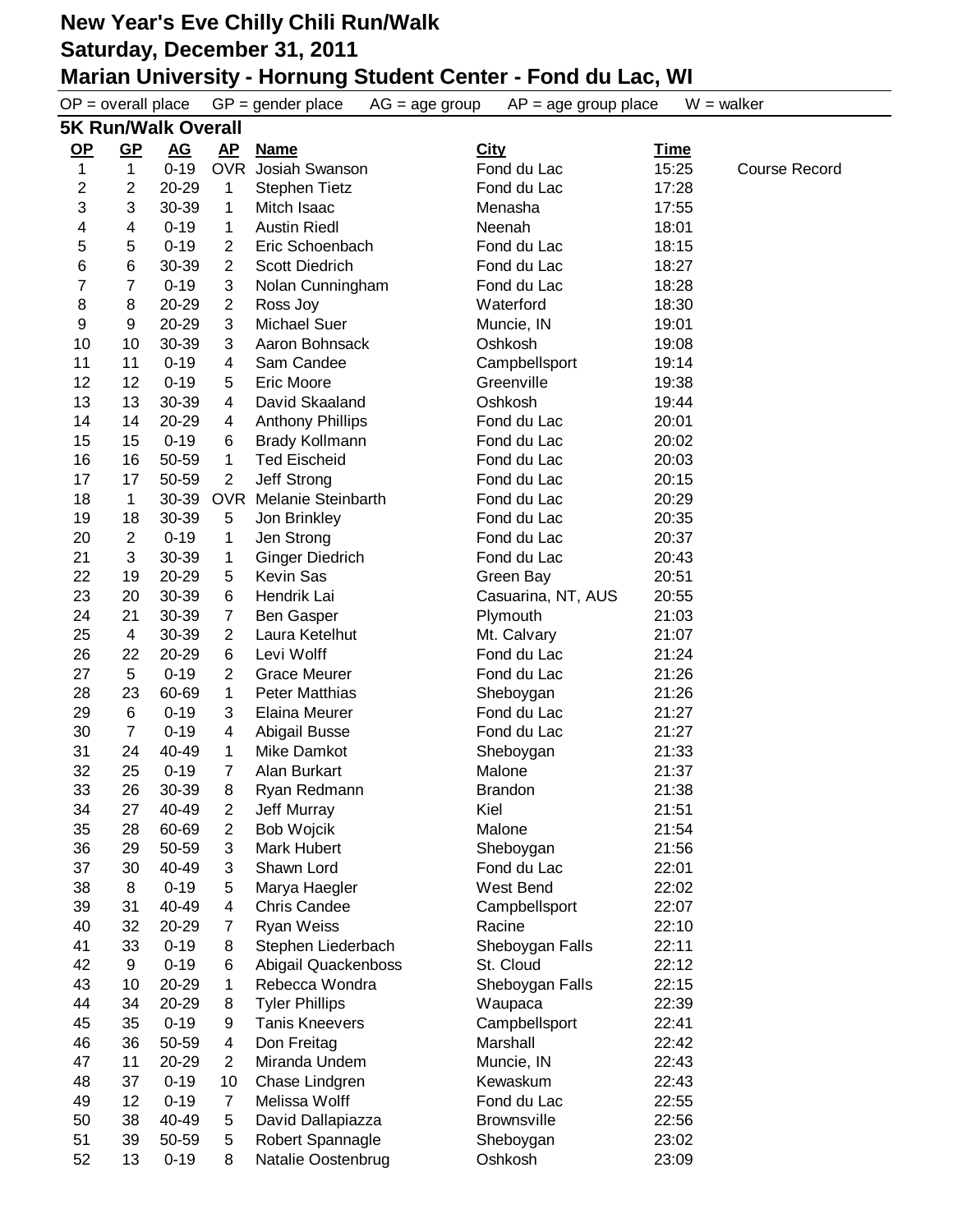| 53  | 40 | 50-59    | 6              | <b>Mel Martin</b>       | Ripon               | 23:11 |
|-----|----|----------|----------------|-------------------------|---------------------|-------|
| 54  | 41 | 40-49    | 6              | <b>Kriss Lulloff</b>    | Neenah              | 23:21 |
| 55  | 42 | 30-39    | 9              | Jon Veldboom            | Oostburg            | 23:21 |
| 56  | 43 | 50-59    | $\overline{7}$ | <b>Bill Benson</b>      | Fond du Lac         | 23:24 |
| 57  | 44 | 20-29    | 9              | James Bevers            | Fayetteville, NC    | 23:26 |
| 58  | 45 | 40-49    | 7              | <b>Shawn Kneevers</b>   | Campbellsport       | 23:31 |
| 59  | 46 | 40-49    | 8              | <b>Scott Buelke</b>     | Plymouth            | 23:33 |
| 60  | 14 | 30-39    | 3              | Erin Moldenhauer        | Ripon               | 23:35 |
| 61  | 47 | 30-39    | 10             | Brendan Moldenhauer     | Ripon               | 23:35 |
| 62  | 48 | 30-39    | 11             | Sean O'Brien            | Eden                | 23:37 |
|     |    |          |                | Mark Schorse            |                     | 23:44 |
| 63  | 49 | 50-59    | 8              |                         | Fond du Lac         |       |
| 64  | 50 | 40-49    | 9              | <b>Todd Hoftiezer</b>   | Oostburg            | 24:01 |
| 65  | 51 | 40-49    | 10             | Joe Cerniglia           | Neenah              | 24:03 |
| 66  | 15 | $0 - 19$ | 9              | Elizabeth Krueger       | Fond du Lac         | 24:04 |
| 67  | 16 | $0 - 19$ | 10             | <b>Mariah Giffey</b>    | Oshkosh             | 24:06 |
| 68  | 17 | $0 - 19$ | 11             | Abaigeal Theander       | Fox Lake            | 24:09 |
| 69  | 52 | 50-59    | 9              | Peter Joy               | Waterford           | 24:09 |
| 70  | 53 | 40-49    | 11             | Mark Stahlkopf          | Plymouth            | 24:26 |
| 71  | 54 | $0 - 19$ | 11             | <b>Mike Miller</b>      | Mayville            | 24:30 |
| 72  | 55 | 50-59    | 10             | Jan Peebles             | Appleton            | 24:43 |
| 73  | 56 | 40-49    | 12             | Thao Hoang              | Fond du Lac         | 25:00 |
| 74  | 18 | 40-49    | 1              | Ann Scholl              | Kimberly            | 25:01 |
| 75  | 57 | $0 - 19$ | 12             | Aaron Warner            | Fond du Lac         | 25:10 |
| 76  | 19 | $0 - 19$ | 12             | Caroline Flood          | Oakfield            | 25:13 |
| 77  | 58 | 60-69    | 3              | Carlos Muñoz            | Fond du Lac         | 25:16 |
| 78  | 59 | 50-59    | 11             | David Pieper            | Fond du Lac         | 25:21 |
|     |    |          | $\overline{2}$ | DiAnne Kober            |                     |       |
| 79  | 20 | 40-49    |                |                         | Sheboygan           | 25:24 |
| 80  | 60 | 30-39    | 12             | Justin Szatkowski       | Fond du Lac         | 25:46 |
| 81  | 61 | 30-39    | 13             | Jerry Berger            | North Fond du Lac   | 25:56 |
| 82  | 21 | 30-39    | 4              | Becky Wightmann         | Eden                | 25:26 |
| 83  | 22 | 30-39    | 5              | Jamie Reilly            | Fond du Lac         | 26:09 |
| 84  | 23 | 50-59    | 1              | Lynn Kershisnik         | Rock Springs, WY    | 26:14 |
| 85  | 24 | 50-59    | $\overline{2}$ | Mary Schumann           | Oshkosh             | 26:15 |
| 86  | 62 | 30-39    | 14             | Aaron Tessaro           | Oshkosh             | 26:16 |
| 87  | 25 | 40-49    | 3              | Nancy Schlottke         | Fond du Lac         | 26:16 |
| 88  | 26 | 20-29    | 3              | Deanna Coonen           | Menasha             | 26:29 |
| 89  | 63 | $0 - 19$ | 13             | Mark Flood              | Oakfield            | 26:30 |
| 90  | 27 | 50-59    | 3              | Evelyn McLean-Cowan     | Fond du Lac         | 26:30 |
| 91  | 64 | $0 - 19$ | 14             | <b>Russell Toman</b>    | Fond du Lac         | 26:31 |
| 92  | 28 | 40-49    | 4              | <b>Kris Fellers</b>     | Fond du Lac         | 26:32 |
| 93  | 65 | $0 - 19$ | 15             | Ben Wolff               | Fond du Lac         | 26:34 |
|     |    | 60-69    | 4              |                         |                     |       |
| 94  | 66 |          |                | roy plrRUNg             | Sheboygan           | 26:46 |
| 95  | 29 | 50-59    | 4              | <b>Christine Neuman</b> | Sheboygan           | 26:47 |
| 96  | 30 | $0 - 19$ | 13             | Aly Hoftiezer           | Oostburg            | 26:48 |
| 97  | 31 | $0 - 19$ | 14             | Gabrielle Ziemann       | Sheboygan Falls     | 26:48 |
| 98  | 32 | $0 - 19$ | 15             | McKenzie Nodolf         | Ripon               | 26:49 |
| 99  | 67 | 30-39    | 15             | <b>Jesse Nodolf</b>     | Ripon               | 26:50 |
| 100 | 33 | 30-39    | 6              | <b>Bethany Nodolf</b>   | Ripon               | 26:55 |
| 101 | 34 | 50-59    | 5              | Ann Leroux              | Fond du Lac         | 27:00 |
| 102 | 68 | 50-59    | 12             | Dan Flood               | Oakfield            | 27:02 |
| 103 | 69 | 20-29    | 10             | <b>Taylor Putz</b>      | Fond du Lac         | 27:15 |
| 104 | 70 | 40-49    | 13             | <b>Brian Henne</b>      | Plymouth            | 27:23 |
| 105 | 35 | 40-49    | 5              | Michelle Gobert         | Little Mountain, SC | 27:28 |
| 106 | 36 | 30-39    | $\overline{7}$ | Angie Kuester           | Kiel                | 27:29 |
| 107 | 37 | 20-29    | 4              | Courtney Cerniglia      | Neenah              | 27:30 |
| 108 | 71 | 50-59    |                | <b>Tim Mutterer</b>     | Kaukauna            | 27:56 |
|     |    |          | 13             |                         |                     |       |
| 109 | 38 | 30-39    | 8              | Anna Toman              | Fond du Lac         | 28:00 |
| 110 | 72 | 50-59    | 14             | <b>Ted Itzov</b>        | West Bend           | 28:11 |
| 111 | 39 | 30-39    | 9              | <b>Barb Conger</b>      | Kaukauna            | 28:13 |
| 112 | 73 | 30-39    | 16             | <b>Chuck Conger</b>     | Kaukauna            | 28:14 |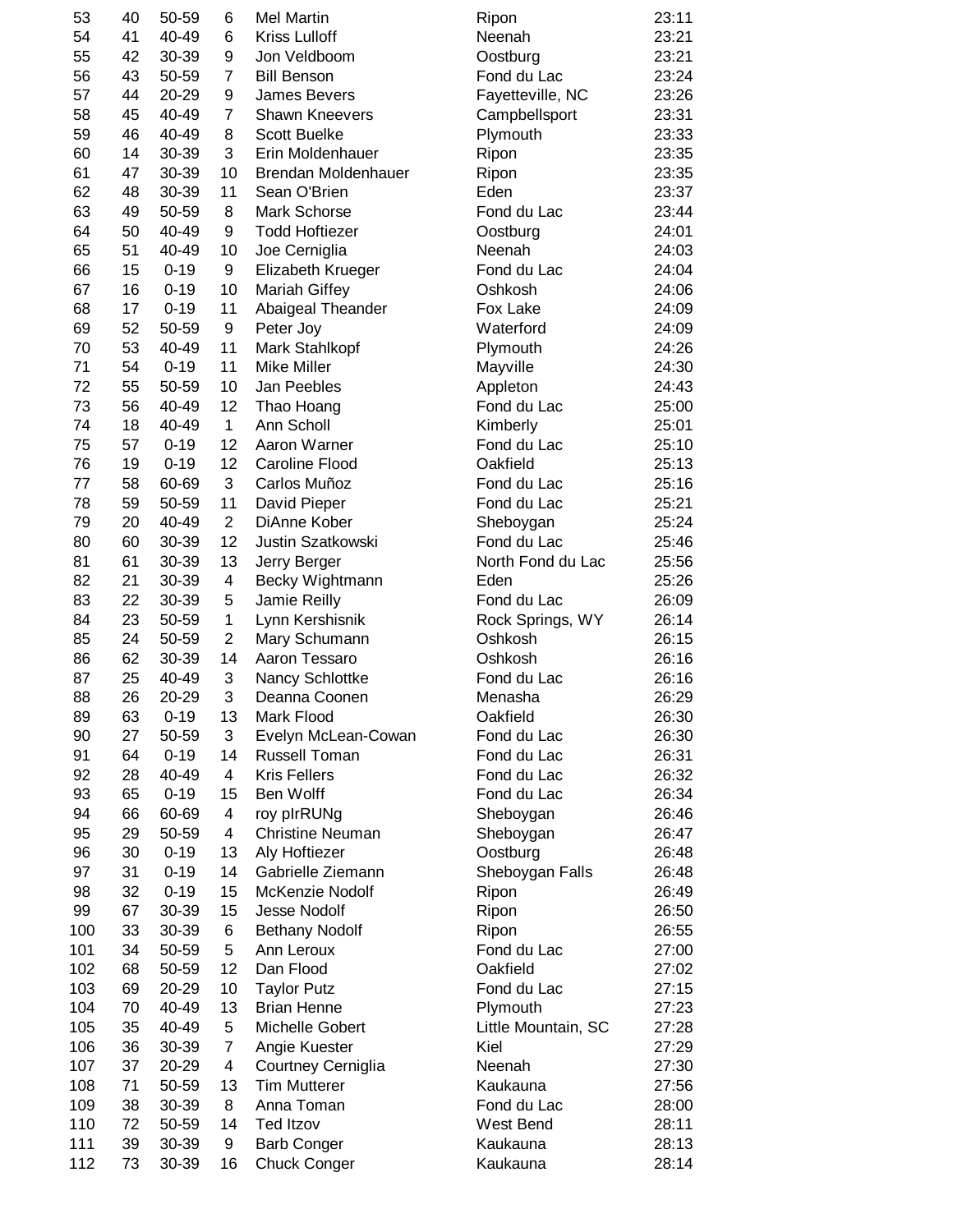| 113 | 40           | 30-39    | 10             | Leanna Rock             | Sheboygan          | 28:26 |
|-----|--------------|----------|----------------|-------------------------|--------------------|-------|
| 114 | 41           | 40-49    | 6              | Sara Rogers             | Sheboygan          | 28:27 |
| 115 | 74           | 20-29    | 11             | Stephen Klein           | Menasha            | 28:35 |
| 116 | 42           | 40-49    | $\overline{7}$ | <b>Natalie Hall</b>     | Fond du Lac        | 28:36 |
| 117 | 75           | 20-29    | 12             | Ryan Sheridan           | Oshkosh            | 28:46 |
| 118 | 76           | 20-29    | 13             | Mike Berndt             | Oshkosh            | 28:49 |
| 119 | 43           | 40-49    | 8              | Laura White             | Ann Arbor, MI      | 28:54 |
| 120 | 77           | 60-69    | 5              | Greg Malkowsky          | Oshkosh            | 29:00 |
| 121 | 44           | $0 - 19$ | 16             | Kaylee Kolnowski        | Green Bay          | 29:05 |
| 122 | 45           | 30-39    | 11             | Jennifer Chaudoir       | Green Bay          | 29:06 |
| 123 |              | $70+$    | $\mathbf{1}$   | James Fahrbach          |                    |       |
|     | 78           |          |                |                         | Mt. Calvary        | 29:11 |
| 124 | 79           | 50-59    | 15             | Matthew O'Connor        | Markesan           | 29:30 |
| 125 | 80           | 30-39    | 17             | Luke Olson              | Waukesha           | 29:33 |
| 126 | 81           | 40-49    | 14             | <b>Andrew Delzer</b>    | West Bend          | 29:34 |
| 127 | 82           | 40-49    | 15             | Dale Ledden             | Fond du Lac        | 29:42 |
| 128 | 46           | $0 - 19$ | 17             | Anna Ledden             | Fond du Lac        | 29:43 |
| 129 | 83           | 50-59    | 16             | <b>Brian Sas</b>        | Appleton           | 29:46 |
| 130 | 84           | $0 - 19$ | 16             | Luke Hoppe              | Neenah             | 29:50 |
| 131 | 47           | 20-29    | 5              | Kayla Vander Boom       | Racine             | 29:54 |
| 132 | 48           | 20-29    | 6              | <b>Cassie Bauer</b>     | <b>Hubertus</b>    | 30:19 |
| 133 | 49           | $0 - 19$ | 18             | Nicole Lord             | Fond du Lac        | 30:39 |
| 134 | 50           | 20-29    | $\overline{7}$ | <b>Chelsie Krueger</b>  | Oshkosh            | 30:47 |
| 135 | 85           | 20-29    | 14             | CJ Hardy                | Oshkosh            | 30:49 |
| 136 | 51           | 20-29    | 8              | Lydia Flood             | Oakfield           | 30:49 |
| 137 | 86           | 40-49    | 16             | David Reilly            | Fond du Lac        | 30:51 |
| 138 | 52           | 30-39    | 12             |                         | Roanoke, IL        | 30:59 |
|     |              |          |                | <b>Tara Minger</b>      | Hartland           |       |
| 139 | 53           | 30-39    | 13             | Andrea Davenport        |                    | 31:00 |
| 140 | 54           | 40-49    | 9              | Raquel Lord             | Fond du Lac        | 31:02 |
| 141 | 87           | 40-49    | 17             | <b>Ed Schlottke</b>     | Fond du Lac        | 31:07 |
| 142 | 55           | 30-39    | 14             | <b>Tamara McDermott</b> | Fond du Lac        | 31:21 |
| 143 | 56           | 20-29    | 9              | Katie Berndt            | Oshkosh            | 31:29 |
| 144 | 57           | 20-29    | 10             | <b>Carly Miller</b>     | Oshkosh            | 31:30 |
| 145 | 58           | 50-59    | 6              | Laurie Pieper           | Fond du Lac        | 31:37 |
| 146 | 59           | 40-49    | 10             | Desiree Lulloff         | Neenah             | 31:43 |
| 147 | 60           | $0 - 19$ | 19             | Raechel Oostenbrug      | Oshkosh            | 31:48 |
| 148 | 61           | 40-49    | 11             | Amy Toporski            | Appleton           | 31:53 |
| 149 | 62           | 30-39    | 15             | Abbey Rosen             | Fond du Lac        | 31:54 |
| 150 | 63           | 20-29    | 11             | <b>Teresa Davenport</b> | Fond du Lac        | 31:55 |
| 151 | 64           | 50-59    | $\overline{7}$ | <b>Susan Strong</b>     | Fond du Lac        | 31:56 |
| 152 | 65           | $70+$    | $\mathbf{1}$   | Nancy Spencer           | <b>Berlin</b>      | 32:02 |
| 153 | 88           | 30-39    | 18             | Greg Minger             | Roanoke, IL        | 32:19 |
| 154 | 66           | 50-59    | 8              | <b>Denise Ristow</b>    | Sheboygan          | 32:31 |
| 155 | 67           | 40-49    | 12             | Michelle Kolberg        | Sheboygan          | 32:32 |
| 156 | 68           | 20-29    | 12             | Samantha Van Buren      | Waupun             | 32:48 |
| 157 | 69           |          | 16             |                         |                    |       |
|     |              | 30-39    |                | Emily Beekman           | Waupun             | 32:54 |
| 158 | 70           | 30-39    | 17             | Candi O'Brien           | Eden               | 33:22 |
| 159 | 71           | $0 - 19$ | 20             | Chelsea Olander         | <b>Wild Rose</b>   | 34:12 |
| 160 | 89           | 50-59    | 17             | Don Olander             | <b>Wild Rose</b>   | 34:13 |
| 161 | 72           | 50-59    | 9              | Lynn Bonack             | <b>Three Lakes</b> | 35:25 |
| 162 | 73           | 30-39    | 18             | <b>Kate Krantz</b>      | Oakfield           | 35:48 |
| 163 | 74           | 40-49    | 13             | Nancy Delzer            | West Bend          | 36:00 |
| 164 | $\mathbf{1}$ | 60-69    | <b>OVR</b>     | <b>Gary Soldner</b>     | Fox Lake           | 36:07 |
| 165 | 75           | 30-39    | 19             | <b>Heather Haas</b>     | Sauk City          | 36:31 |
| 166 | 76           | 50-59    | 10             | Donna Norlin            | Wautoma            | 36:34 |
| 167 | 77           | 30-39    | 20             | <b>Breeann Kelly</b>    | Neenah             | 36:35 |
| 168 | 78           | 40-49    | 14             | Mally Henne             | Plymouth           | 36:57 |
| 169 | 79           | 20-29    | 13             | <b>Emily Collier</b>    | Fond du Lac        | 37:31 |
| 170 | 80           | 30-39    | 21             | Samantha Bowman         | Prairie du Sac     | 37:35 |
| 171 | 81           | 30-39    | 22             | Sondra Grady            |                    | 37:45 |
|     |              |          |                |                         | Sheboygan          |       |
| 172 | 82           | $0 - 19$ | 21             | Sabrina Grube           | Kiel               | 38:32 |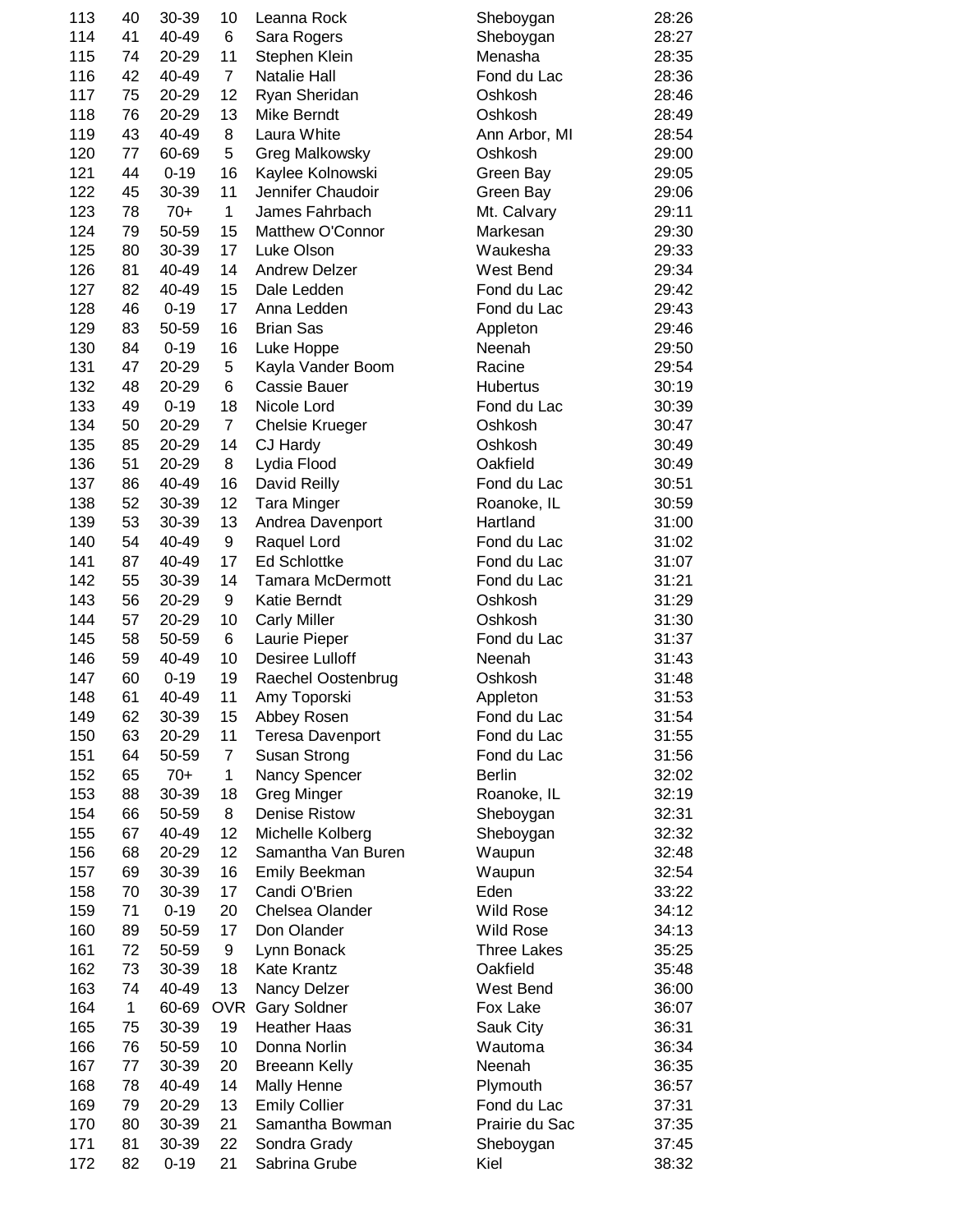| 173 | 1                       | 40-49    | <b>OVR</b>  | Sally Candee                | Campbellsport           | 38:51 |
|-----|-------------------------|----------|-------------|-----------------------------|-------------------------|-------|
| 174 | $\overline{2}$          | 40-49    | W           | Karla Wolff                 | Fond du Lac             | 38:52 |
| 175 | 83                      | 20-29    | 14          | Sarah Walvoord              | Fond du Lac             | 38:54 |
| 176 | 3                       | 40-49    | W           | Terri Taraska               | Beaver Dam              | 36:58 |
| 177 | 84                      | 40-49    | 15          | Lisa Bischoff               | Sheboygan               | 39:04 |
| 178 | 85                      | 50-59    | 11          | <b>Cindy Carter</b>         | Appleton                | 39:09 |
| 179 | 86                      | 60-69    | $\mathbf 1$ | Nancy Lanyi                 | Malone                  | 39:27 |
| 180 | $\overline{2}$          | 40-49    | W           | Scott Wolff                 | Fond du Lac             | 39:31 |
| 181 | 90                      | 30-39    | 19          | Rob Horsch                  | Sheboygan               | 39:38 |
| 182 | 87                      | 50-59    | 12          | <b>Wendy Flood</b>          | Oakfield                | 39:43 |
| 183 | 88                      | 30-39    | 23          | Julie Horsch                |                         | 39:46 |
|     |                         |          |             |                             | Sheboygan               |       |
| 184 | $\overline{\mathbf{4}}$ | 40-49    | W           | <b>Tracy Peterson</b>       | Waupun                  | 40:06 |
| 185 | 89                      | 20-29    | 15          | Shelby Peterson             | Waupun                  | 40:07 |
| 186 | 90                      | 20-29    | 16          | <b>Courtney Flaherty</b>    | Fond du Lac             | 41:04 |
| 187 | 91                      | 30-39    | 24          | Amy Huemphner               | Fond du Lac             | 41:18 |
| 188 | 5                       | 40-49    | W           | <b>Cheryl Kuethe</b>        | West Bend               | 41:49 |
| 189 | 6                       | 50-59    | W           | Diane Burg                  | Fond du Lac             | 42:07 |
| 190 | $\overline{7}$          | 50-59    | W           | Geri Hall                   | Fond du Lac             | 42:09 |
| 191 | 92                      | 30-39    | 25          | Jennifer Brown              | <b>Berlin</b>           | 42:39 |
| 192 | 93                      | 30-39    | 26          | <b>Gretchen Scholtz</b>     | Montello                | 42:40 |
| 193 | 91                      | 40-49    | 18          | Dan Cunningham              | Fond du Lac             | 42:55 |
| 194 | 8                       | 40-49    | W           | Boni Cunningham             | Fond du Lac             | 42:56 |
| 195 | 94                      | 20-29    | 17          | Katie Alt                   | Fond du Lac             | 43:36 |
| 196 | 9                       | 50-59    | W           | Marian Sheridan             | Fond du Lac             | 43:51 |
| 197 | 10                      | 40-49    | W           | Sharon Simon                | Malone                  | 43:53 |
| 198 | 11                      | 50-59    | W           | Dori Winters                | Fond du Lac             | 44:10 |
| 199 | 3                       | 50-59    | W           | <b>Ernest Winters</b>       | Fond du Lac             | 44:12 |
|     |                         |          |             |                             |                         |       |
| 200 | 95                      | 20-29    | 18          | Courtney Langosch           | South Milwaukee         | 45:23 |
| 201 | 12                      | 20-29    | W           | Mary Slovensky              | Milwaukee               | 45:24 |
| 202 | 13                      | 20-29    | W           | Kelly Kitzke                | Milwaukee               | 45:25 |
| 203 | 14                      | 50-59    | W           | Donna Sertich               | Fond du Lac             | 46:40 |
| 204 | 4                       | 50-59    | W           | <b>Greg Sertich</b>         | Fond du Lac             | 46:44 |
| 205 | 5                       | 40-49    | W           | <b>Jeff Millen</b>          | Appleton                | 47:30 |
| 206 | 15                      | 60-69    | W           | Kathy Oetjen                | Fond du Lac             | 47:58 |
| 207 | 16                      | 30-39    | W           | Laura DeSisto               | <b>Blowing Rock, NC</b> | 48:04 |
| 208 | 92                      | 50-59    | 18          | <b>Steve Timm</b>           | Appleton                | 48:24 |
| 209 | 93                      | 50-59    | 19          | David Schroeder             | Menasha                 | 48:25 |
| 210 | 96                      | 50-59    | 13          | Luann Timm                  | Appleton                | 49:42 |
| 211 | 97                      | 20-29    | 19          | Amber Schroeder             | Menasha                 | 49:43 |
| 212 | 98                      | 50-59    | 14          | Renee Schroeder             | Menasha                 | 49:44 |
| 213 | 99                      | 30-39    | 27          | Sonia Barager               | Fond du Lac             | 50:33 |
| 214 | 100                     | 30-39    | 28          | Jessica France              | Fond du Lac             | 50:34 |
| 215 | 17                      | 50-59    | W           | <b>Suzette Burkart</b>      | Plymouth                | 50:56 |
| 216 | 6                       | 40-49    | W           | Daniel Burkart              | Plymouth                | 50:57 |
| 217 | 18                      | 40-49    | W           | <b>Bernadette Stahlkopf</b> | Plymouth                | 50:58 |
| 218 | 19                      | 40-49    | W           | Melanie Woodward            | Fond du Lac             | 50:59 |
|     |                         |          |             |                             |                         |       |
| 219 | 7                       | 40-49    | W           | Carey Woodward              | Fond du Lac             | 51:16 |
| 220 | 20                      | 30-39    | W           | Nicole Williams             | Hartford                | 51:17 |
| 221 | 8                       | 30-39    | W           | Tom Williams                | Hartford                | 51:23 |
| 222 | 21                      | 40-49    | W           | <b>Cindy Matznick</b>       | Mt. Calvary             | 51:24 |
| 223 | 9                       | 40-49    | W           | <b>Jeff Matznick</b>        | Mt. Calvary             | 52:04 |
| 224 | 22                      | $0 - 19$ | W           | Jillian Olander             | <b>Wild Rose</b>        | 52:06 |
| 225 | 23                      | 30-39    | W           | Dawn Schmidt                | Theresa                 | 53:21 |
| 226 | 24                      | 30-39    | W           | Jennifer Roehl              | Fond du Lac             | 53:23 |
| 227 | 10                      | 20-29    | W           | Marc Stephanie              | St. Cloud               | 53:24 |
| 228 | 25                      | 20-29    | W           | Krystal Stephanie           | St. Cloud               | 55:12 |
| 229 | 26                      | 50-59    | W           | Linda Stephanie             | St. Cloud               | 55:14 |
| 230 | 27                      | 30-39    | W           | <b>Heather McArthur</b>     | St. Cloud               | 55:15 |
| 231 | 28                      | 40-49    | W           | Dawn Grube                  | Kiel                    | 55:16 |
| 232 | 11                      | 50-59    | W           | Mark Grube                  | Kiel                    | 55:17 |
|     |                         |          |             |                             |                         |       |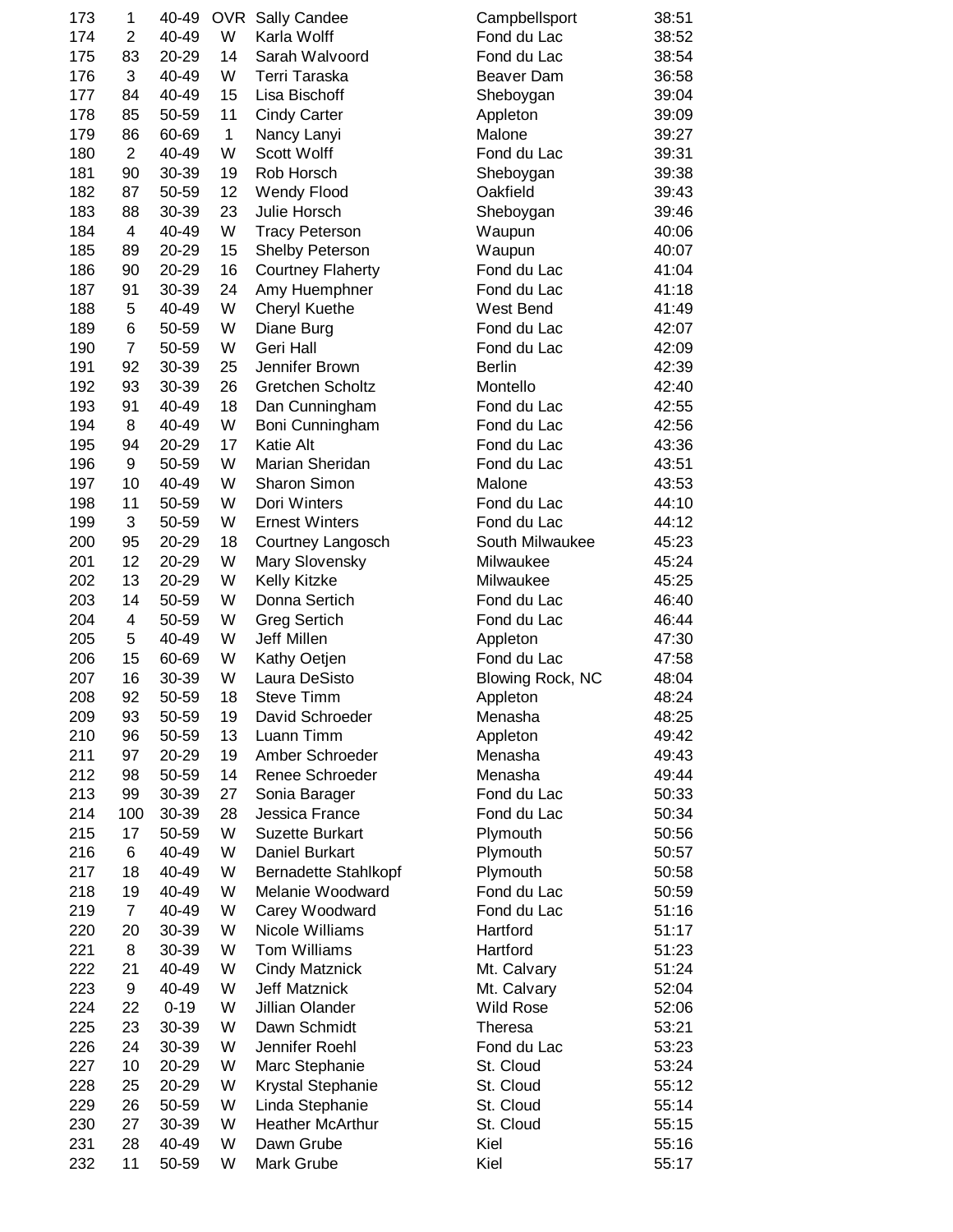|      | $OP = overall place$ |                  |                | $GP = gender place$<br>$AG = age$ group | $AP = age$ group place | $W = walker$ |  |  |
|------|----------------------|------------------|----------------|-----------------------------------------|------------------------|--------------|--|--|
|      | <b>5K Run Female</b> |                  |                |                                         |                        |              |  |  |
| $OP$ | $GP$                 | $\underline{AG}$ | <u>AP</u>      | <b>Name</b>                             | <b>City</b>            | <u>Time</u>  |  |  |
| 18   | 1                    | 30-39            | <b>OVR</b>     | <b>Melanie Steinbarth</b>               | Fond du Lac            | 20:29        |  |  |
| 20   | $\overline{2}$       | $0 - 19$         | 1              | Jen Strong                              | Fond du Lac            | 20:37        |  |  |
| 21   | 3                    | 30-39            | 1              | <b>Ginger Diedrich</b>                  | Fond du Lac            | 20:43        |  |  |
| 25   | 4                    | 30-39            | $\overline{2}$ | Laura Ketelhut                          | Mt. Calvary            | 21:07        |  |  |
| 27   | 5                    | $0 - 19$         | $\overline{2}$ | <b>Grace Meurer</b>                     | Fond du Lac            | 21:26        |  |  |
| 29   | 6                    | $0 - 19$         | 3              | <b>Elaina Meurer</b>                    | Fond du Lac            | 21:27        |  |  |
| 30   | $\overline{7}$       | $0 - 19$         | 4              | Abigail Busse                           | Fond du Lac            | 21:27        |  |  |
| 38   | 8                    | $0 - 19$         | 5              | Marya Haegler                           | West Bend              | 22:02        |  |  |
| 42   | 9                    | $0 - 19$         | 6              | Abigail Quackenboss                     | St. Cloud              | 22:12        |  |  |
| 43   | 10                   | 20-29            | 1              | Rebecca Wondra                          | Sheboygan Falls        | 22:15        |  |  |
| 47   | 11                   | 20-29            | 2              | Miranda Undem                           | Muncie, IN             | 22:43        |  |  |
| 49   | 12                   | $0 - 19$         | $\overline{7}$ | Melissa Wolff                           | Fond du Lac            | 22:55        |  |  |
| 52   | 13                   | $0 - 19$         | 8              | Natalie Oostenbrug                      | Oshkosh                | 23:09        |  |  |
| 60   | 14                   | 30-39            | 3              | Erin Moldenhauer                        | Ripon                  | 23:35        |  |  |
| 66   | 15                   | $0 - 19$         | 9              | Elizabeth Krueger                       | Fond du Lac            | 24:04        |  |  |
| 67   | 16                   | $0 - 19$         | 10             | <b>Mariah Giffey</b>                    | Oshkosh                | 24:06        |  |  |
| 68   | 17                   | $0 - 19$         | 11             | Abaigeal Theander                       | Fox Lake               | 24:09        |  |  |
| 74   | 18                   | 40-49            | $\mathbf{1}$   | Ann Scholl                              | Kimberly               | 25:01        |  |  |
| 76   | 19                   | $0 - 19$         | 12             | <b>Caroline Flood</b>                   | Oakfield               | 25:13        |  |  |
| 79   | 20                   | 40-49            | $\overline{c}$ | DiAnne Kober                            | Sheboygan              | 25:24        |  |  |
| 82   | 21                   | 30-39            | 4              | Becky Wightmann                         | Eden                   | 25:26        |  |  |
| 83   | 22                   | 30-39            | 5              | Jamie Reilly                            | Fond du Lac            | 26:09        |  |  |
| 84   | 23                   | 50-59            | 1              | Lynn Kershisnik                         | Rock Springs, WY       | 26:14        |  |  |
| 85   | 24                   | 50-59            | $\overline{2}$ | Mary Schumann                           | Oshkosh                | 26:15        |  |  |
| 87   | 25                   | 40-49            | 3              | Nancy Schlottke                         | Fond du Lac            | 26:16        |  |  |
| 88   | 26                   | 20-29            | 3              | Deanna Coonen                           | Menasha                | 26:29        |  |  |
| 90   | 27                   | 50-59            | 3              | Evelyn McLean-Cowan                     | Fond du Lac            | 26:30        |  |  |
| 92   | 28                   | 40-49            | 4              | <b>Kris Fellers</b>                     | Fond du Lac            | 26:32        |  |  |
| 95   | 29                   | 50-59            | 4              | <b>Christine Neuman</b>                 | Sheboygan              | 26:47        |  |  |
| 96   | 30                   | $0 - 19$         | 13             | Aly Hoftiezer                           | Oostburg               | 26:48        |  |  |
| 97   | 31                   | $0 - 19$         | 14             | Gabrielle Ziemann                       | Sheboygan Falls        | 26:48        |  |  |
| 98   | 32                   | $0 - 19$         | 15             | McKenzie Nodolf                         | Ripon                  | 26:49        |  |  |
| 100  | 33                   | 30-39            | 6              | <b>Bethany Nodolf</b>                   | Ripon                  | 26:55        |  |  |
| 101  | 34                   | 50-59            | 5              | Ann Leroux                              | Fond du Lac            | 27:00        |  |  |
| 105  | 35                   | 40-49            | 5              | Michelle Gobert                         | Little Mountain, SC    | 27:28        |  |  |
| 106  | 36                   | 30-39            | 7              | Angie Kuester                           | Kiel                   | 27:29        |  |  |
| 107  | 37                   | 20-29            | 4              | Courtney Cerniglia                      | Neenah                 | 27:30        |  |  |
| 109  | 38                   | 30-39            | 8              | Anna Toman                              | Fond du Lac            | 28:00        |  |  |
| 111  | 39                   | 30-39            | 9              | <b>Barb Conger</b>                      | Kaukauna               | 28:13        |  |  |
| 113  | 40                   | 30-39            | 10             | Leanna Rock                             | Sheboygan              | 28:26        |  |  |
| 114  | 41                   | 40-49            | 6              | Sara Rogers                             | Sheboygan              | 28:27        |  |  |
| 116  | 42                   | 40-49            | 7              | <b>Natalie Hall</b>                     | Fond du Lac            | 28:36        |  |  |
| 119  | 43                   | 40-49            | 8              | Laura White                             | Ann Arbor, MI          | 28:54        |  |  |
| 121  | 44                   | $0 - 19$         | 16             | Kaylee Kolnowski                        | Green Bay              | 29:05        |  |  |
| 122  | 45                   | 30-39            | 11             | Jennifer Chaudoir                       | Green Bay              | 29:06        |  |  |
| 128  | 46                   | $0 - 19$         | 17             | Anna Ledden                             | Fond du Lac            | 29:43        |  |  |
| 131  | 47                   | 20-29            | 5              | Kayla Vander Boom                       | Racine                 | 29:54        |  |  |
| 132  | 48                   | 20-29            | 6              | Cassie Bauer                            | Hubertus               | 30:19        |  |  |
| 133  | 49                   | $0 - 19$         | 18             | Nicole Lord                             | Fond du Lac            | 30:39        |  |  |
| 134  | 50                   | 20-29            | $\overline{7}$ | <b>Chelsie Krueger</b>                  | Oshkosh                | 30:47        |  |  |
| 136  | 51                   | 20-29            | 8              | Lydia Flood                             | Oakfield               | 30:49        |  |  |
| 138  | 52                   | 30-39            | 12             | <b>Tara Minger</b>                      | Roanoke, IL            | 30:59        |  |  |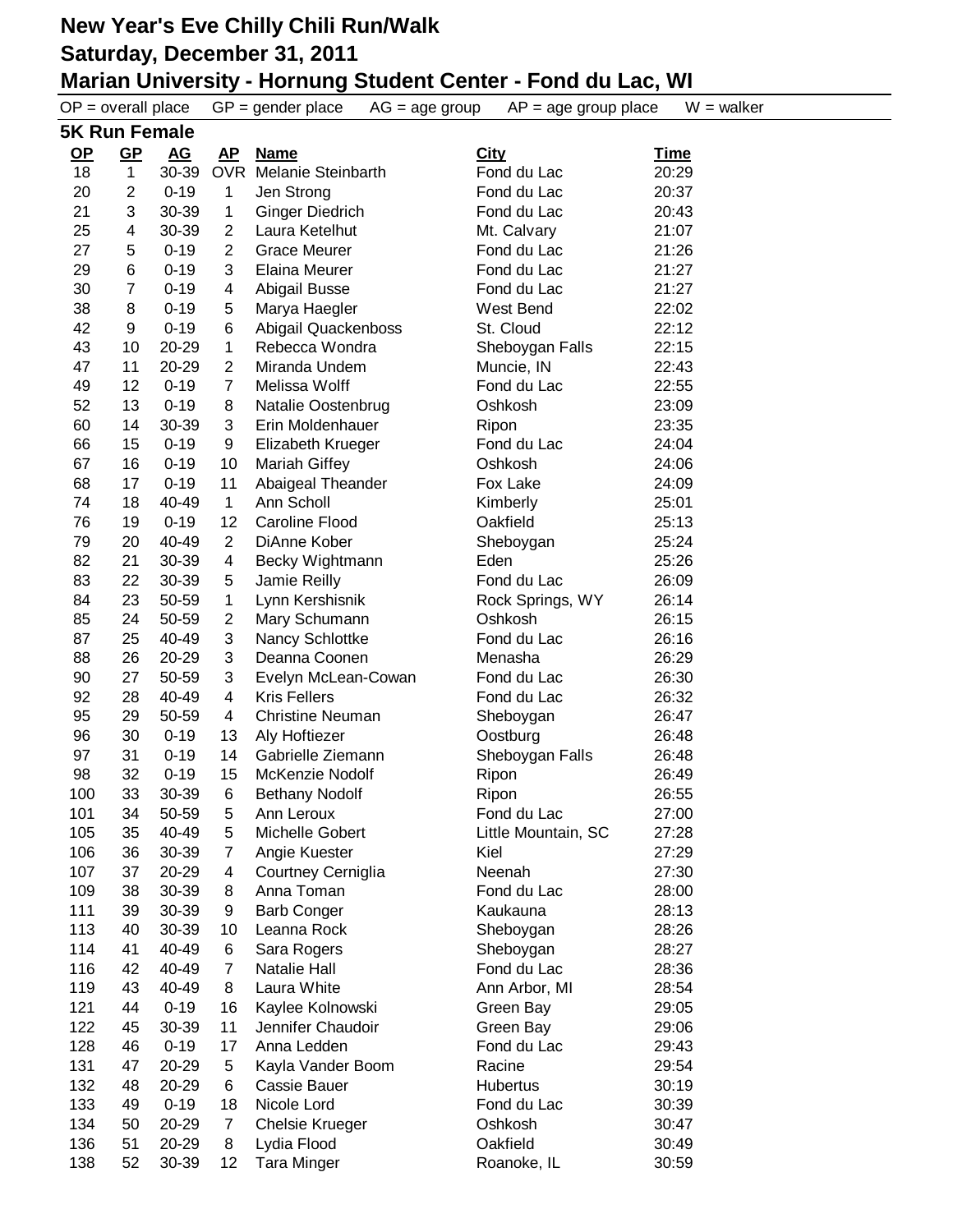| 139 | 53  | 30-39    | 13             | Andrea Davenport         | Hartland           | 31:00 |
|-----|-----|----------|----------------|--------------------------|--------------------|-------|
| 140 | 54  | 40-49    | 9              | Raquel Lord              | Fond du Lac        | 31:02 |
| 142 | 55  | 30-39    | 14             | <b>Tamara McDermott</b>  | Fond du Lac        | 31:21 |
| 143 | 56  | 20-29    | 9              | Katie Berndt             | Oshkosh            | 31:29 |
| 144 | 57  | 20-29    | 10             | <b>Carly Miller</b>      | Oshkosh            | 31:30 |
| 145 | 58  | 50-59    | 6              | Laurie Pieper            | Fond du Lac        | 31:37 |
| 146 | 59  | 40-49    | 10             | Desiree Lulloff          | Neenah             | 31:43 |
| 147 | 60  | $0 - 19$ | 19             | Raechel Oostenbrug       | Oshkosh            | 31:48 |
| 148 | 61  | 40-49    | 11             | Amy Toporski             | Appleton           | 31:53 |
| 149 | 62  | 30-39    | 15             | Abbey Rosen              | Fond du Lac        | 31:54 |
| 150 | 63  | 20-29    | 11             | Teresa Davenport         | Fond du Lac        | 31:55 |
| 151 | 64  | 50-59    | $\overline{7}$ | Susan Strong             | Fond du Lac        | 31:56 |
| 152 | 65  | $70+$    | $\mathbf 1$    | Nancy Spencer            | <b>Berlin</b>      | 32:02 |
| 154 | 66  | 50-59    | 8              | <b>Denise Ristow</b>     | Sheboygan          | 32:31 |
| 155 | 67  | 40-49    | 12             | Michelle Kolberg         | Sheboygan          | 32:32 |
| 156 | 68  | 20-29    | 12             | Samantha Van Buren       | Waupun             | 32:48 |
| 157 | 69  | 30-39    | 16             | Emily Beekman            | Waupun             | 32:54 |
| 158 | 70  | 30-39    | 17             | Candi O'Brien            | Eden               | 33:22 |
| 159 | 71  | $0 - 19$ | 20             | Chelsea Olander          | <b>Wild Rose</b>   | 34:12 |
| 161 | 72  | 50-59    | 9              | Lynn Bonack              | <b>Three Lakes</b> | 35:25 |
| 162 | 73  | 30-39    | 18             | <b>Kate Krantz</b>       | Oakfield           | 35:48 |
| 163 | 74  | 40-49    | 13             | Nancy Delzer             | West Bend          | 36:00 |
| 165 | 75  | 30-39    | 19             | <b>Heather Haas</b>      | Sauk City          | 36:31 |
| 166 | 76  | 50-59    | 10             | Donna Norlin             | Wautoma            | 36:34 |
| 167 | 77  | 30-39    | 20             | <b>Breeann Kelly</b>     | Neenah             | 36:35 |
| 168 | 78  | 40-49    | 14             | Mally Henne              | Plymouth           | 36:57 |
| 169 | 79  | 20-29    | 13             | <b>Emily Collier</b>     | Fond du Lac        | 37:31 |
| 170 | 80  | 30-39    | 21             | Samantha Bowman          | Prairie du Sac     | 37:35 |
| 171 | 81  | 30-39    | 22             | Sondra Grady             | Sheboygan          | 37:45 |
| 172 | 82  | $0 - 19$ | 21             | Sabrina Grube            | Kiel               | 38:32 |
| 175 | 83  | 20-29    | 14             | Sarah Walvoord           | Fond du Lac        | 38:54 |
| 177 | 84  | 40-49    | 15             | Lisa Bischoff            | Sheboygan          | 39:04 |
| 178 | 85  | 50-59    | 11             | <b>Cindy Carter</b>      | Appleton           | 39:09 |
| 179 | 86  | 60-69    | $\mathbf{1}$   | Nancy Lanyi              | Malone             | 39:27 |
| 182 | 87  | 50-59    | 12             | <b>Wendy Flood</b>       | Oakfield           | 39:43 |
| 183 | 88  | 30-39    | 23             | Julie Horsch             | Sheboygan          | 39:46 |
| 185 | 89  | 20-29    | 15             | <b>Shelby Peterson</b>   | Waupun             | 40:07 |
| 186 | 90  | 20-29    | 16             | <b>Courtney Flaherty</b> | Fond du Lac        | 41:04 |
| 187 | 91  | 30-39    | 24             | Amy Huemphner            | Fond du Lac        | 41:18 |
| 191 | 92  | 30-39    | 25             | Jennifer Brown           | <b>Berlin</b>      | 42:39 |
| 192 | 93  | 30-39    | 26             | <b>Gretchen Scholtz</b>  | Montello           | 42:40 |
| 195 | 94  | 20-29    | 17             | Katie Alt                | Fond du Lac        | 43:36 |
| 200 | 95  | 20-29    | 18             | Courtney Langosch        | South Milwaukee    | 45:23 |
| 210 | 96  | 50-59    | 13             | Luann Timm               | Appleton           | 49:42 |
| 211 | 97  | 20-29    | 19             | Amber Schroeder          | Menasha            | 49:43 |
| 212 | 98  | 50-59    | 14             | Renee Schroeder          | Menasha            | 49:44 |
| 213 | 99  | 30-39    | 27             | Sonia Barager            | Fond du Lac        | 50:33 |
| 214 | 100 | 30-39    | 28             | Jessica France           | Fond du Lac        | 50:34 |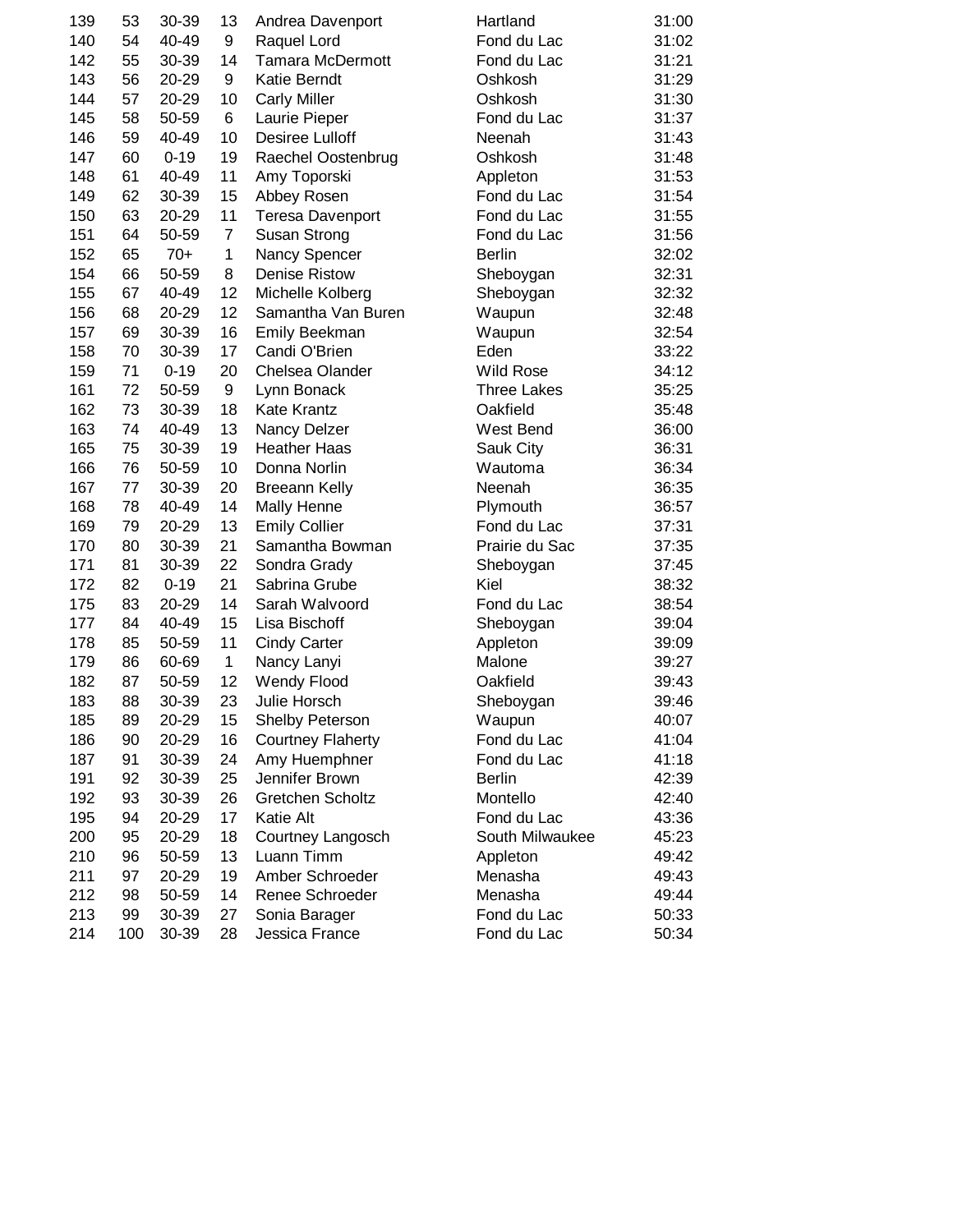|                | $OP = overall place$      |                  |                | $GP = gender place$<br>$AG = age$ group | $AP = age$ group place | $W = walker$ |                      |  |
|----------------|---------------------------|------------------|----------------|-----------------------------------------|------------------------|--------------|----------------------|--|
|                | <b>5K Run Male</b>        |                  |                |                                         |                        |              |                      |  |
| $OP$           | $GP$                      | $\underline{AG}$ | <u>AP</u>      | <b>Name</b>                             | <b>City</b>            | <u>Time</u>  |                      |  |
| 1              | $\mathbf{1}$              | $0 - 19$         | <b>OVR</b>     | Josiah Swanson                          | Fond du Lac            | 15:25        | <b>Course Record</b> |  |
| $\overline{c}$ | $\overline{2}$            | 20-29            | $\mathbf{1}$   | <b>Stephen Tietz</b>                    | Fond du Lac            | 17:28        |                      |  |
| 3              | $\ensuremath{\mathsf{3}}$ | 30-39            | 1              | Mitch Isaac                             | Menasha                | 17:55        |                      |  |
| 4              | 4                         | $0 - 19$         | 1              | <b>Austin Riedl</b>                     | Neenah                 | 18:01        |                      |  |
| 5              | 5                         | $0 - 19$         | 2              | Eric Schoenbach                         | Fond du Lac            | 18:15        |                      |  |
| 6              | 6                         | 30-39            | $\overline{2}$ | <b>Scott Diedrich</b>                   | Fond du Lac            | 18:27        |                      |  |
| 7              | $\overline{7}$            | $0 - 19$         | 3              | Nolan Cunningham                        | Fond du Lac            | 18:28        |                      |  |
| 8              | 8                         | 20-29            | 2              | Ross Joy                                | Waterford              | 18:30        |                      |  |
| 9              | 9                         | 20-29            | 3              | <b>Michael Suer</b>                     | Muncie, IN             | 19:01        |                      |  |
| 10             | 10                        | 30-39            | 3              | Aaron Bohnsack                          | Oshkosh                | 19:08        |                      |  |
| 11             | 11                        | $0 - 19$         | 4              | Sam Candee                              | Campbellsport          | 19:14        |                      |  |
| 12             | 12                        | $0 - 19$         | 5              | Eric Moore                              | Greenville             | 19:38        |                      |  |
| 13             | 13                        | 30-39            | 4              | David Skaaland                          | Oshkosh                | 19:44        |                      |  |
| 14             | 14                        | 20-29            | 4              | <b>Anthony Phillips</b>                 | Fond du Lac            | 20:01        |                      |  |
| 15             | 15                        | $0 - 19$         | 6              | <b>Brady Kollmann</b>                   | Fond du Lac            | 20:02        |                      |  |
| 16             | 16                        | 50-59            | 1              | <b>Ted Eischeid</b>                     | Fond du Lac            | 20:03        |                      |  |
| 17             | 17                        | 50-59            | $\overline{2}$ | Jeff Strong                             | Fond du Lac            | 20:15        |                      |  |
| 19             | 18                        | 30-39            | $\sqrt{5}$     | Jon Brinkley                            | Fond du Lac            | 20:35        |                      |  |
| 22             |                           | 20-29            |                | <b>Kevin Sas</b>                        |                        |              |                      |  |
|                | 19                        | 30-39            | 5              | Hendrik Lai                             | Green Bay              | 20:51        |                      |  |
| 23             | 20                        |                  | 6              |                                         | Casuarina, NT, AUS     | 20:55        |                      |  |
| 24             | 21                        | 30-39            | 7              | <b>Ben Gasper</b>                       | Plymouth               | 21:03        |                      |  |
| 26             | 22                        | 20-29            | 6              | Levi Wolff                              | Fond du Lac            | 21:24        |                      |  |
| 28             | 23                        | 60-69            | 1              | <b>Peter Matthias</b>                   | Sheboygan              | 21:26        |                      |  |
| 31             | 24                        | 40-49            | 1.             | Mike Damkot                             | Sheboygan              | 21:33        |                      |  |
| 32             | 25                        | $0 - 19$         | 7              | Alan Burkart                            | Malone                 | 21:37        |                      |  |
| 33             | 26                        | 30-39            | 8              | Ryan Redmann                            | <b>Brandon</b>         | 21:38        |                      |  |
| 34             | 27                        | 40-49            | 2              | Jeff Murray                             | Kiel                   | 21:51        |                      |  |
| 35             | 28                        | 60-69            | 2              | Bob Wojcik                              | Malone                 | 21:54        |                      |  |
| 36             | 29                        | 50-59            | 3              | Mark Hubert                             | Sheboygan              | 21:56        |                      |  |
| 37             | 30                        | 40-49            | 3              | Shawn Lord                              | Fond du Lac            | 22:01        |                      |  |
| 39             | 31                        | 40-49            | 4              | <b>Chris Candee</b>                     | Campbellsport          | 22:07        |                      |  |
| 40             | 32                        | 20-29            | 7              | <b>Ryan Weiss</b>                       | Racine                 | 22:10        |                      |  |
| 41             | 33                        | $0 - 19$         | 8              | Stephen Liederbach                      | Sheboygan Falls        | 22:11        |                      |  |
| 44             | 34                        | 20-29            | 8              | <b>Tyler Phillips</b>                   | Waupaca                | 22:39        |                      |  |
| 45             | 35                        | $0 - 19$         | 9              | <b>Tanis Kneevers</b>                   | Campbellsport          | 22:41        |                      |  |
| 46             | 36                        | 50-59            | 4              | Don Freitag                             | Marshall               | 22:42        |                      |  |
| 48             | 37                        | $0 - 19$         | 10             | Chase Lindgren                          | Kewaskum               | 22:43        |                      |  |
| 50             | 38                        | 40-49            | 5              | David Dallapiazza                       | <b>Brownsville</b>     | 22:56        |                      |  |
| 51             | 39                        | 50-59            | 5              | Robert Spannagle                        | Sheboygan              | 23:02        |                      |  |
| 53             | 40                        | 50-59            | 6              | <b>Mel Martin</b>                       | Ripon                  | 23:11        |                      |  |
| 54             | 41                        | 40-49            | 6              | <b>Kriss Lulloff</b>                    | Neenah                 | 23:21        |                      |  |
| 55             | 42                        | 30-39            | 9              | Jon Veldboom                            | Oostburg               | 23:21        |                      |  |
| 56             | 43                        | 50-59            | 7              | <b>Bill Benson</b>                      | Fond du Lac            | 23:24        |                      |  |
| 57             | 44                        | 20-29            | 9              | James Bevers                            | Fayetteville, NC       | 23:26        |                      |  |
| 58             | 45                        | 40-49            | 7              | Shawn Kneevers                          | Campbellsport          | 23:31        |                      |  |
| 59             | 46                        | 40-49            | 8              | <b>Scott Buelke</b>                     | Plymouth               | 23:33        |                      |  |
| 61             | 47                        | 30-39            | 10             | Brendan Moldenhauer                     | Ripon                  | 23:35        |                      |  |
| 62             | 48                        | 30-39            | 11             | Sean O'Brien                            | Eden                   | 23:37        |                      |  |
| 63             | 49                        | 50-59            | 8              | Mark Schorse                            | Fond du Lac            | 23:44        |                      |  |
| 64             | 50                        | 40-49            | 9              | <b>Todd Hoftiezer</b>                   | Oostburg               | 24:01        |                      |  |
| 65             | 51                        | 40-49            | 10             | Joe Cerniglia                           | Neenah                 | 24:03        |                      |  |
| 69             | 52                        | 50-59            | 9              | Peter Joy                               | Waterford              | 24:09        |                      |  |
|                |                           |                  |                |                                         |                        |              |                      |  |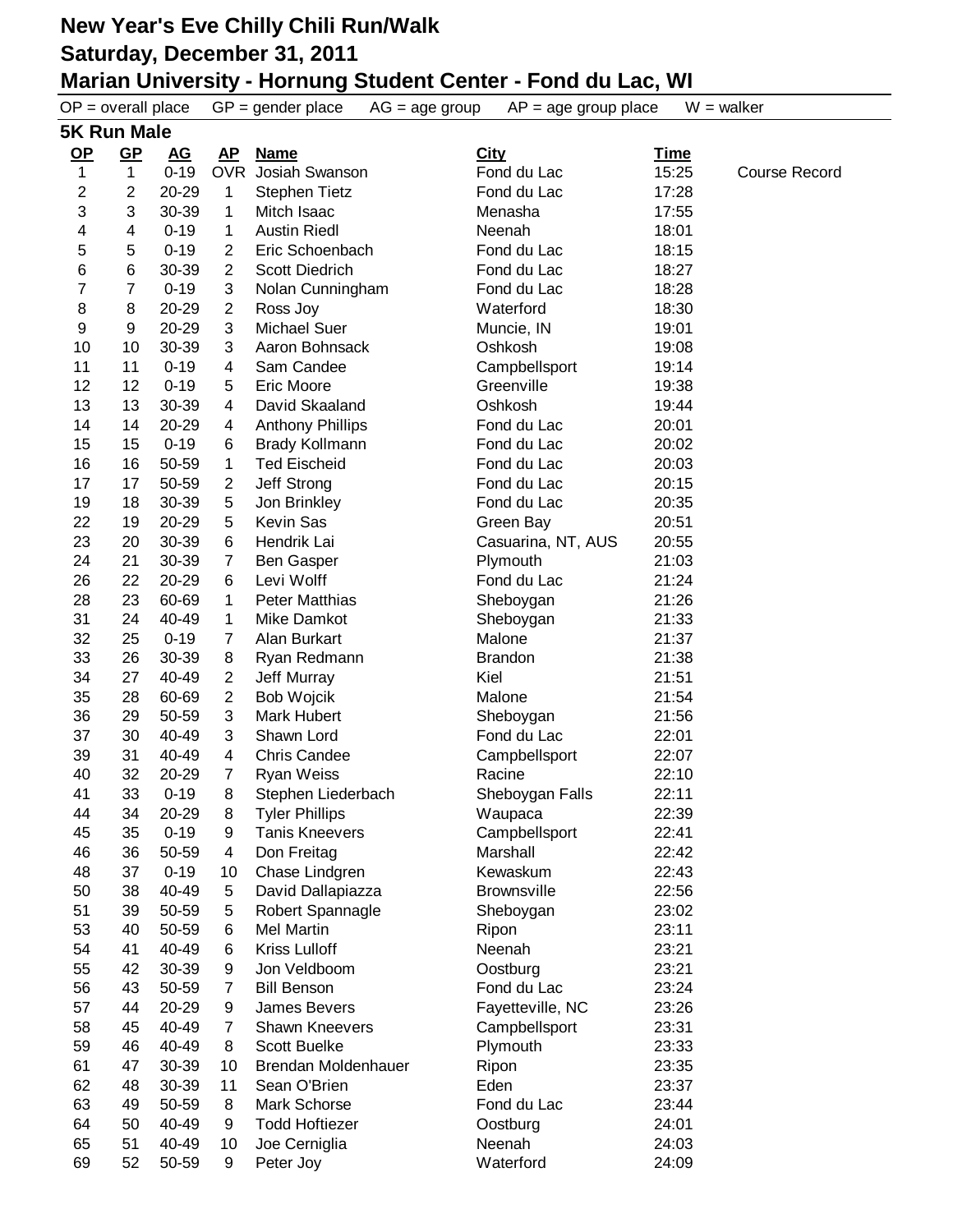| 70  | 53 | 40-49    | 11             | Mark Stahlkopf       | Plymouth          | 24:26 |
|-----|----|----------|----------------|----------------------|-------------------|-------|
| 71  | 54 | $0 - 19$ | 11             | <b>Mike Miller</b>   | Mayville          | 24:30 |
| 72  | 55 | 50-59    | 10             | Jan Peebles          | Appleton          | 24:43 |
| 73  | 56 | 40-49    | 12             | Thao Hoang           | Fond du Lac       | 25:00 |
| 75  | 57 | $0 - 19$ | 12             | Aaron Warner         | Fond du Lac       | 25:10 |
| 77  | 58 | 60-69    | $\mathbf{3}$   | Carlos Muñoz         | Fond du Lac       | 25:16 |
| 78  | 59 | 50-59    | 11             | David Pieper         | Fond du Lac       | 25:21 |
| 80  | 60 | 30-39    | 12             | Justin Szatkowski    | Fond du Lac       | 25:46 |
| 81  | 61 | 30-39    | 13             | Jerry Berger         | North Fond du Lac | 25:56 |
| 86  | 62 | 30-39    | 14             | Aaron Tessaro        | Oshkosh           | 26:16 |
| 89  | 63 | $0 - 19$ | 13             | Mark Flood           | Oakfield          | 26:30 |
| 91  | 64 | $0 - 19$ | 14             | <b>Russell Toman</b> | Fond du Lac       | 26:31 |
| 93  | 65 | $0 - 19$ | 15             | Ben Wolff            | Fond du Lac       | 26:34 |
| 94  | 66 | 60-69    | $\overline{4}$ | roy plrRUNg          | Sheboygan         | 26:46 |
| 99  | 67 | 30-39    | 15             | Jesse Nodolf         | Ripon             | 26:50 |
| 102 | 68 | 50-59    | 12             | Dan Flood            | Oakfield          | 27:02 |
| 103 | 69 | 20-29    | 10             | <b>Taylor Putz</b>   | Fond du Lac       | 27:15 |
| 104 | 70 | 40-49    | 13             | <b>Brian Henne</b>   | Plymouth          | 27:23 |
| 108 | 71 | 50-59    | 13             | <b>Tim Mutterer</b>  | Kaukauna          | 27:56 |
| 110 | 72 | 50-59    | 14             | <b>Ted Itzov</b>     | West Bend         | 28:11 |
| 112 | 73 | 30-39    | 16             | <b>Chuck Conger</b>  | Kaukauna          | 28:14 |
| 115 | 74 | 20-29    | 11             | Stephen Klein        | Menasha           | 28:35 |
| 117 | 75 | 20-29    | 12             | Ryan Sheridan        | Oshkosh           | 28:46 |
| 118 | 76 | 20-29    | 13             | Mike Berndt          | Oshkosh           | 28:49 |
| 120 | 77 | 60-69    | 5              | Greg Malkowsky       | Oshkosh           | 29:00 |
| 123 | 78 | $70+$    | $\mathbf{1}$   | James Fahrbach       | Mt. Calvary       | 29:11 |
| 124 | 79 | 50-59    | 15             | Matthew O'Connor     | Markesan          | 29:30 |
| 125 | 80 | 30-39    | 17             | Luke Olson           | Waukesha          | 29:33 |
| 126 | 81 | 40-49    | 14             | <b>Andrew Delzer</b> | West Bend         | 29:34 |
| 127 | 82 | 40-49    | 15             | Dale Ledden          | Fond du Lac       | 29:42 |
| 129 | 83 | 50-59    | 16             | <b>Brian Sas</b>     | Appleton          | 29:46 |
| 130 | 84 | $0 - 19$ | 16             | Luke Hoppe           | Neenah            | 29:50 |
| 135 | 85 | 20-29    | 14             | CJ Hardy             | Oshkosh           | 30:49 |
| 137 | 86 | 40-49    | 16             | David Reilly         | Fond du Lac       | 30:51 |
| 141 | 87 | 40-49    | 17             | <b>Ed Schlottke</b>  | Fond du Lac       | 31:07 |
| 153 | 88 | 30-39    | 18             | <b>Greg Minger</b>   | Roanoke, IL       | 32:19 |
| 160 | 89 | 50-59    | 17             | Don Olander          | <b>Wild Rose</b>  | 34:13 |
| 181 | 90 | 30-39    | 19             | Rob Horsch           | Sheboygan         | 39:38 |
| 193 | 91 | 40-49    | 18             | Dan Cunningham       | Fond du Lac       | 42:55 |
| 208 | 92 | 50-59    | 18             | <b>Steve Timm</b>    | Appleton          | 48:24 |
| 209 | 93 | 50-59    | 19             | David Schroeder      | Menasha           | 48:25 |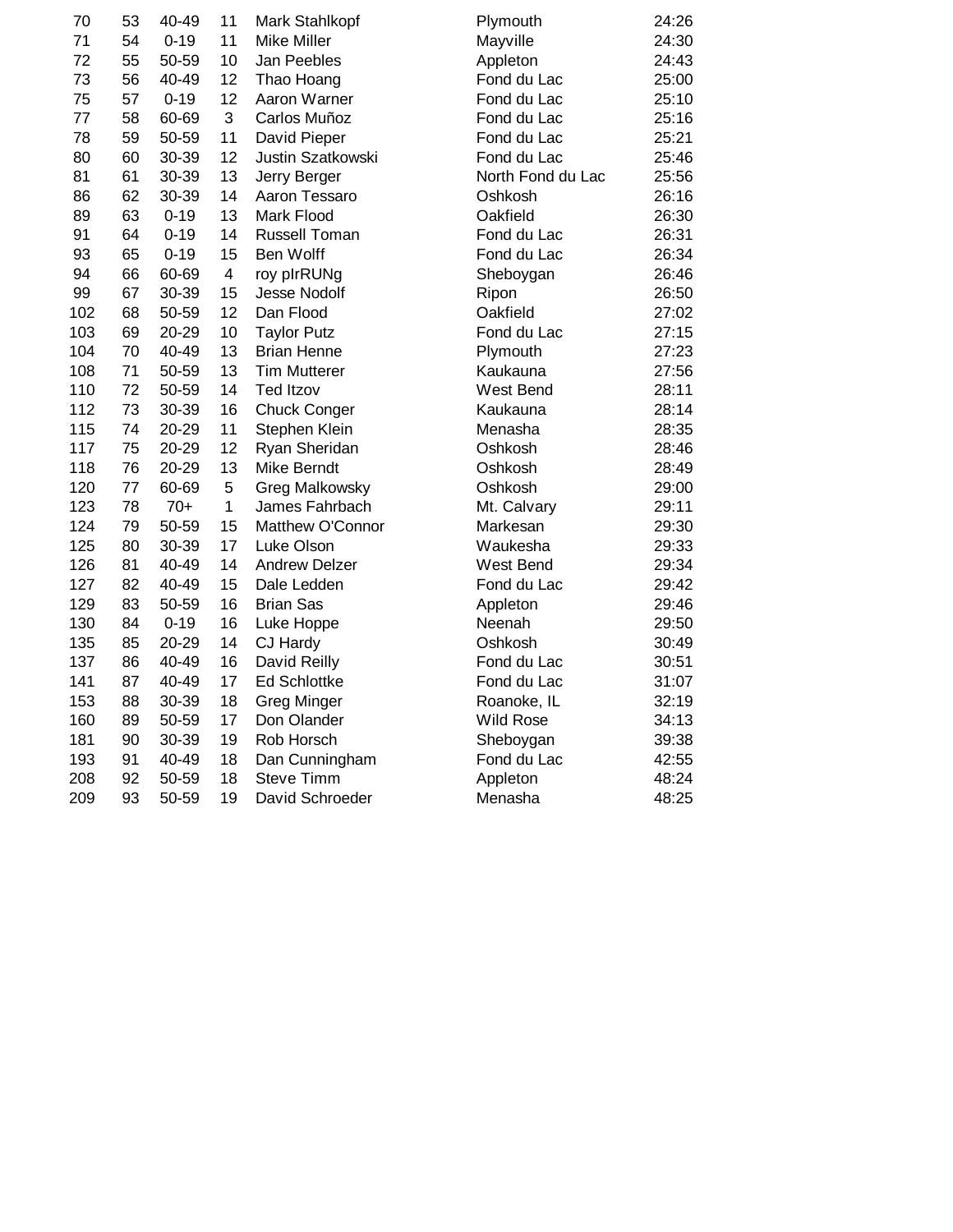|      | $OP = overall place$ |                       |    | $GP = gender place$<br>$AG = age$ group | $AP = age$ group place  | $W = walker$ |
|------|----------------------|-----------------------|----|-----------------------------------------|-------------------------|--------------|
|      |                      | <b>5K Walk Female</b> |    |                                         |                         |              |
| $OP$ | $GP$                 | <u>AG</u>             | AP | <b>Name</b>                             | City                    | <u>Time</u>  |
| 173  | 1                    | 40-49                 |    | OVR Sally Candee                        | Campbellsport           | 38:51        |
| 174  | $\overline{2}$       | 40-49                 | W  | Karla Wolff                             | Fond du Lac             | 38:52        |
| 176  | 3                    | 40-49                 | W  | Terri Taraska                           | Beaver Dam              | 36:58        |
| 184  | 4                    | 40-49                 | W  | <b>Tracy Peterson</b>                   | Waupun                  | 40:06        |
| 188  | 5                    | 40-49                 | W  | Cheryl Kuethe                           | West Bend               | 41:49        |
| 189  | 6                    | 50-59                 | W  | Diane Burg                              | Fond du Lac             | 42:07        |
| 190  | 7                    | 50-59                 | W  | Geri Hall                               | Fond du Lac             | 42:09        |
| 194  | 8                    | 40-49                 | W  | Boni Cunningham                         | Fond du Lac             | 42:56        |
| 196  | 9                    | 50-59                 | W  | Marian Sheridan                         | Fond du Lac             | 43:51        |
| 197  | 10                   | 40-49                 | W  | Sharon Simon                            | Malone                  | 43:53        |
| 198  | 11                   | 50-59                 | W  | Dori Winters                            | Fond du Lac             | 44:10        |
| 201  | 12                   | 20-29                 | W  | Mary Slovensky                          | Milwaukee               | 45:24        |
| 202  | 13                   | 20-29                 | W  | Kelly Kitzke                            | Milwaukee               | 45:25        |
| 203  | 14                   | 50-59                 | W  | Donna Sertich                           | Fond du Lac             | 46:40        |
| 206  | 15                   | 60-69                 | W  | Kathy Oetjen                            | Fond du Lac             | 47:58        |
| 207  | 16                   | 30-39                 | W  | Laura DeSisto                           | <b>Blowing Rock, NC</b> | 48:04        |
| 215  | 17                   | 50-59                 | W  | <b>Suzette Burkart</b>                  | Plymouth                | 50:56        |
| 217  | 18                   | 40-49                 | W  | <b>Bernadette Stahlkopf</b>             | Plymouth                | 50:58        |
| 218  | 19                   | 40-49                 | W  | Melanie Woodward                        | Fond du Lac             | 50:59        |
| 220  | 20                   | 30-39                 | W  | Nicole Williams                         | Hartford                | 51:17        |
| 222  | 21                   | 40-49                 | W  | <b>Cindy Matznick</b>                   | Mt. Calvary             | 51:24        |
| 224  | 22                   | $0 - 19$              | W  | Jillian Olander                         | <b>Wild Rose</b>        | 52:06        |
| 225  | 23                   | 30-39                 | W  | Dawn Schmidt                            | <b>Theresa</b>          | 53:21        |
| 226  | 24                   | 30-39                 | W  | Jennifer Roehl                          | Fond du Lac             | 53:23        |
| 228  | 25                   | 20-29                 | W  | Krystal Stephanie                       | St. Cloud               | 55:12        |
| 229  | 26                   | 50-59                 | W  | Linda Stephanie                         | St. Cloud               | 55:14        |
| 230  | 27                   | 30-39                 | W  | <b>Heather McArthur</b>                 | St. Cloud               | 55:15        |
| 231  | 28                   | 40-49                 | W  | Dawn Grube                              | Kiel                    | 55:16        |
|      |                      |                       |    |                                         |                         |              |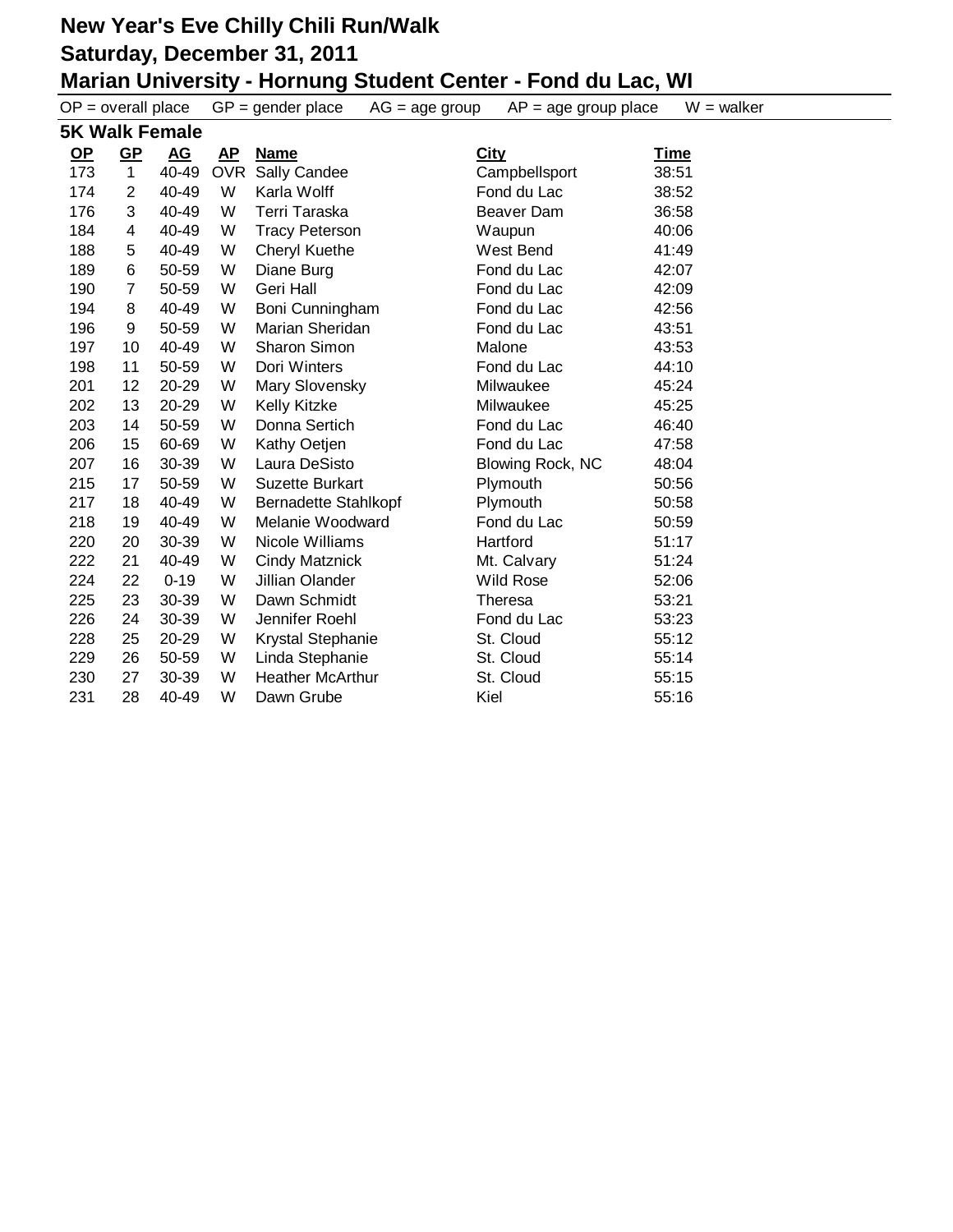| $OP = overall place$ |           |           |            | $GP = gender place$   | $AG = age$ group | $AP = age$ group place | $W = walker$ |
|----------------------|-----------|-----------|------------|-----------------------|------------------|------------------------|--------------|
| <b>5K Walk Male</b>  |           |           |            |                       |                  |                        |              |
| <u>OP</u>            | <u>GP</u> | <u>AG</u> | <u>AP</u>  | <b>Name</b>           |                  | <b>City</b>            | <b>Time</b>  |
| 164                  |           | 60-69     | <b>OVR</b> | <b>Gary Soldner</b>   |                  | Fox Lake               | 36:07        |
| 180                  | 2         | 40-49     | W          | Scott Wolff           |                  | Fond du Lac            | 39:31        |
| 199                  | 3         | 50-59     | W          | <b>Ernest Winters</b> |                  | Fond du Lac            | 44:12        |
| 204                  | 4         | 50-59     | W          | <b>Greg Sertich</b>   |                  | Fond du Lac            | 46:44        |
| 205                  | 5         | 40-49     | W          | Jeff Millen           |                  | Appleton               | 47:30        |
| 216                  | 6         | 40-49     | W          | Daniel Burkart        |                  | Plymouth               | 50:57        |
| 219                  | 7         | 40-49     | W          | Carey Woodward        |                  | Fond du Lac            | 51:16        |
| 221                  | 8         | 30-39     | W          | Tom Williams          |                  | Hartford               | 51:23        |
| 223                  | 9         | 40-49     | W          | Jeff Matznick         |                  | Mt. Calvary            | 52:04        |
| 227                  | 10        | $20 - 29$ | W          | Marc Stephanie        |                  | St. Cloud              | 53:24        |
| 232                  | 11        | 50-59     | W          | Mark Grube            |                  | Kiel                   | 55:17        |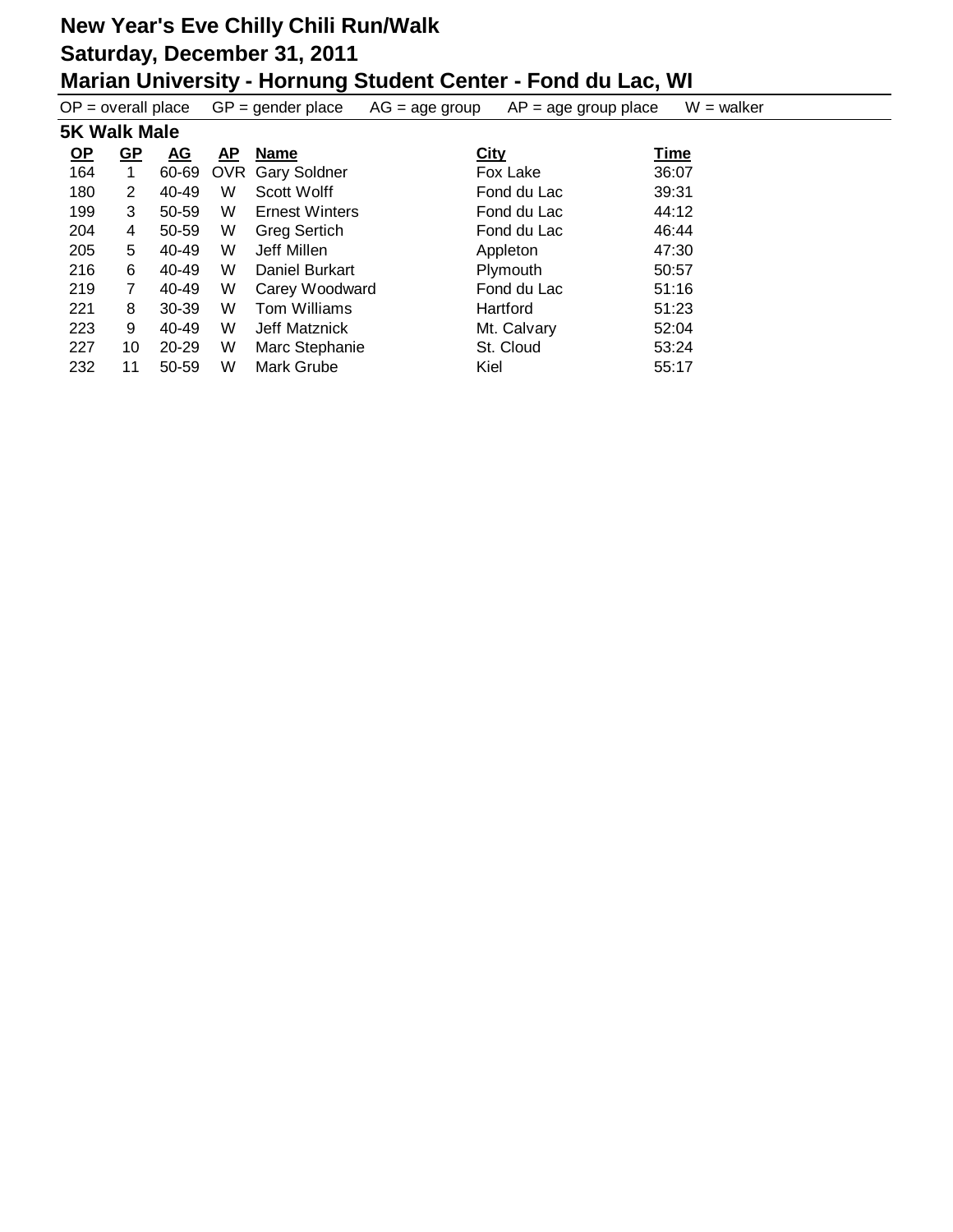$OP =$  overall place  $GP =$  gender place

#### **1/2 Mile Kids Run 12 & Under Overall**

| <u>OP</u> | <u>GP</u>      | <b>Name</b>            | <b>City</b>   | <u>Time</u> |
|-----------|----------------|------------------------|---------------|-------------|
| 1         | $\mathbf 1$    | Cael Grotenhuis        | Slinger       | 3:19        |
| 2         | $\overline{2}$ | Noah Schoenbach        | Fond du Lac   | 3:34        |
| 3         | 1              | <b>Elizabeth Flyer</b> | <b>Berlin</b> | 3:45        |
| 4         | 2              | Lauren Reilly          | Fond du Lac   | 3:55        |
| 5         | 3              | Logan Grotenhuis       | Fond du Lac   | 3:56        |
| 6         | 4              | Ethan Buxton           | Fond du Lac   | 4:03        |
| 7         | 3              | Rebecca Buxton         | Fond du Lac   | 4:03        |
| 8         | 5              | Reno Kneevers          | Campbellsport | 4:17        |
| 9         | 4              | Sarah Buxton           | Fond du Lac   | 4:22        |
| 10        | 6              | Tegan O'Loughlin       | Fond du Lac   | 4:37        |
| 11        | 7              | <b>Ashton Schmidt</b>  | Fond du Lac   | 4:53        |
| 12        | 5              | Natalie Lord           | Fond du Lac   | 4:55        |
| 13        | 6              | Alexis Lord            | Fond du Lac   | 4:58        |
| 14        | 8              | Robbi Horsch           | Sheboygan     | 5:12        |
| 15        | 9              | <b>Reed Grotenhuis</b> | Slinger       | 5:19        |
| 16        | 10             | James Krantz           | Oakfield      | 5:40        |
| 17        | 11             | Milton Schmidt         | Fond du Lac   | 5:42        |
| 18        | 7              | Sophie Steinbarth      | Fond du Lac   | 5:44        |
| 19        | 8              | Alexandra O'Loughlin   | Fond du Lac   | 5:55        |
| 20        | 9              | Avery O'Loughlin       | Fond du Lac   | 6:06        |
| 21        | 10             | Adalin Nodolf          | Ripon         | 6:26        |
| 22        | 12             | Juls Horsch            | Sheboygan     | 7:06        |
|           |                |                        |               |             |